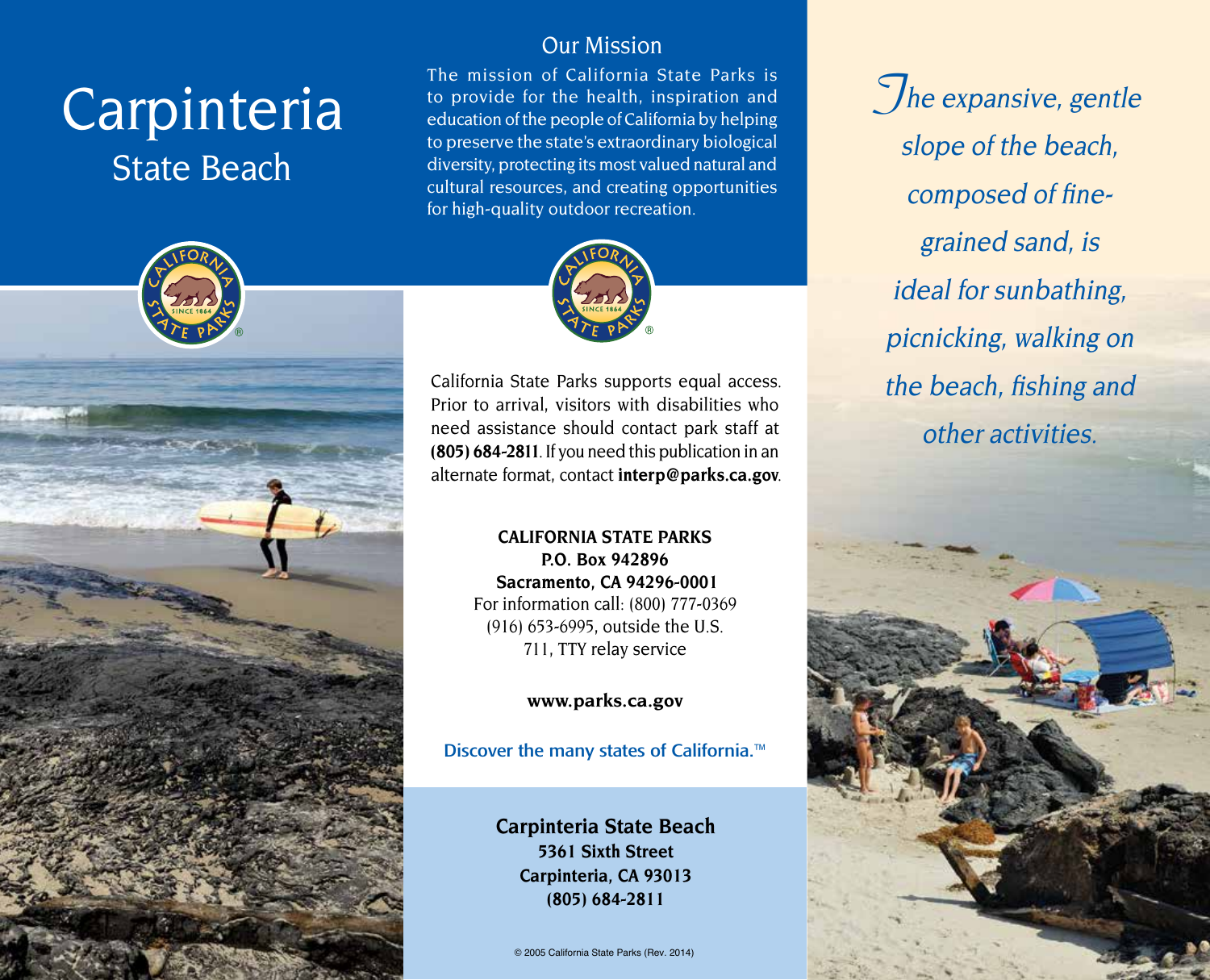**J** ust 12 miles south of the popular coastal town of Santa Barbara.

the long expanse of white sand at Carpinteria State Beach invites visitors to relax and enjoy a glorious sunset or surf the rolling waves.

Sheltered inland by the Santa Ynez Mountains and from the sea by the Channel Islands, Carpinteria enjoys a moderate year-round climate with daytime averages between 60 and 80 degrees. Ocean temperatures range from 58 degrees in the winter to 72 degrees during the summer and fall.

#### **CULTURAL HISTORY**

For thousands of years, the Chumash Indians were the sole inhabitants of this beautiful seaside valley. They called the area Mishopshnow, meaning "correspondence," because it was a center of trade. Soapstone, used for carving effigies, bowls and beads, and wooden vessels, shells and asphaltum (usually referred to as tar) were supplied to nearby tribes in exchange for other goods. The Chumash used the naturally occurring surface tar to attach shell inlays to stone objects, seal water baskets, fasten arrow and spear points to shafts, and caulk their plank canoes (tomol), which were seaworthy enough to reach the Santa Barbara Channel Islands and Santa Catalina Island.

Juan Rodriguez Cabrillo, the first European to have contact with the Chumash



Campsites along Carpinteria Creek and the Pacific Ocean

people, sighted the village of Mishopshnow in 1542. When explorer Gaspar de Portolá visited the region in 1769,

coming upon a group of Chumash splitting driftwood and shaping the planks to form canoes, his expedition named the village La Carpinteria — the carpentry shop. The Spanish mission era and European settlement of the area led to devastating effects on the Chumash people: the rapid spread of diseases, harsh treatment by many settlers, and the loss of traditional Chumash food sources. Today ancient Chumash traditions are being rediscovered by their descendants.

#### **Asphalt Mining**

Natural tar deposits seep to the surface on the coastal bluffs and on the sand at the southeast end of the beach, forming bulging,



Natural tar oozing on beach

black mounds. The variety of plant and animal fossils excavated from these tar pits in the late 1920s rivals the remains found in Los Angeles' better-known La Brea Tar Pits. Over time, area residents have

utilized the oozing black tar for a variety of purposes, including the first paved roads in Santa Barbara County. Remaining evidence of asphalt mining can be seen near Tar Pits Beach and the San Miguel Campground loop.

#### **PARK HISTORY**

The white, sandy expanse of the Carpinteria shoreline was acquired by California State Parks in 1932. It formally opened to the public on July 4, 1941, following the construction of campgrounds and picnic areas by the Civilian Conservation Corps.

#### **NATURAL HISTORY**

During low tide, at the southeastern end of the park near the San Miguel Campground loop, a rocky formation creates a haven for sea stars, anemones, mussels, crabs and other tide pool creatures. Harbor seals frolic in the waves or bask on the rocks nearby. Between December and mid-May, gray whales migrate to and from their breeding grounds off the coast of Baja California.

Several species of gulls and shorebirds feed along the shoreline while other birds fish in the waters offshore. A seasonal lagoon at the mouth of Carpinteria Creek creates a unique habitat for viewing

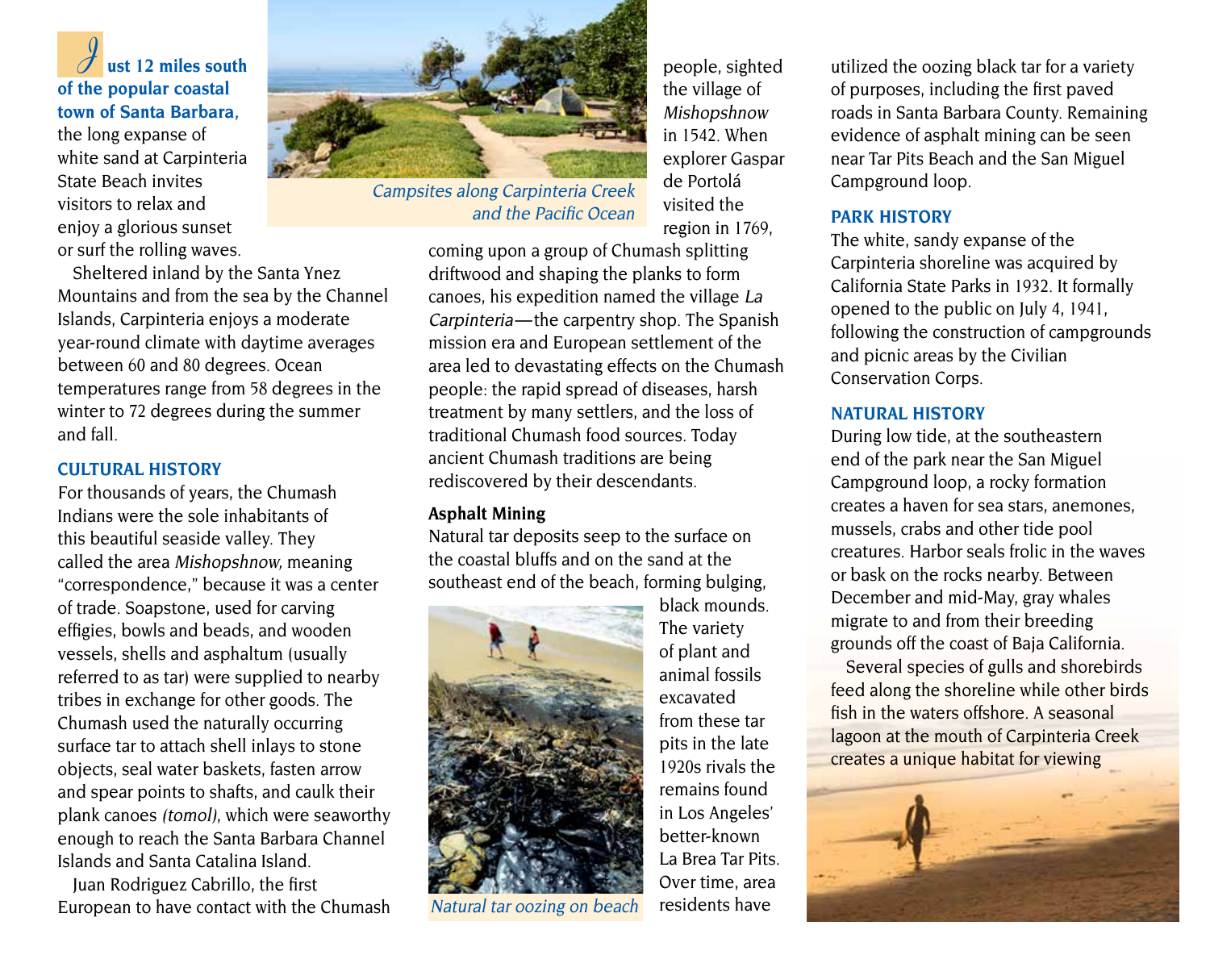

Tomol Interpretive Play Area

mallards, egrets, herons, coots and other birds. Do not disturb the bird habitat by playing or wading in the creek.

# **RECREATIONAL ACTIVITIES**

Carpinteria State Beach's normally gentle swells and shallow, gently sloping beach make it one of the safer beaches to swim and surf. A group picnic area with tables, barbecues and covered ramadas offers a wonderful view of the dune area with the picturesque backdrop of the Santa Ynez Mountains. To reserve a group ramada or a wedding venue, call (805) 684-7487 or email **[carpevents@parks.ca.gov](mailto:carpevents@parks.ca.gov)**.

The accessible Tomol Interpretive Play Area honors Chumash cultural history and tradition. This imaginative play area features a tomol canoe, a rainbow bridge, cave rock art, a cloudburst slide and marine mammals. Young visitors can enjoy multi-sensory play that highlights the park's Chumash past.

The Jellybowl vista point overlooks a tranquil cove and the ocean below. Surf fishermen often catch barred perch, cabezon and corbina from the beach. A California state fishing license is required for anglers 16 and over. See rules at **[www.wildlife.ca.gov](http://www.wildlife.ca.gov)**.

# **Camping**

Carpinteria's four campground loops have more than 200 family campsites, each with a table and fire ring; drinking water is available nearby. The campground restrooms have coinoperated hot showers. Seven group campsites are also available.

Tents, motor homes and trailers can use the sites in the Anacapa and Santa Cruz Campground loops, but there are no hookups. Water, sewer and electrical hookups are available in the Santa Rosa loop. Half of the San Miguel loop campsites, have water and electrical hookups. Make site-specific reservations (recommended year round) at **[www.parks.ca.gov](http://www.parks.ca.gov)** or call (800) 444-7275.

If no other suitable campsite is available, en route RV camping is available for one night only. A hike or bike campground is also available for one- or two-night stays.

#### **Interpretive Programs**

The visitor center has interpretive displays on Chumash history and Carpinteria's natural resources. The center's indoor tide pool showcases live marine animals.

Summer campfire programs feature interpretive presentations. Junior Ranger programs for children over 6 and pre-Junior Ranger programs for children ages 4 to 6 are offered during the summer months.

# ACCESSIBLE FEATURES

Picnic tables, five family sites, and group sites, as well as parking and restrooms, are accessible. Some assistance may be needed. The campfire center has accessible seating. A beach wheelchair may be borrowed. Check at the park entrance station for availability.

Accessibility is continually improving. For updates, visit **<http://access.parks.ca.gov>**.

## **PLEASE REMEMBER**

- All natural and cultural features are protected by law and must not be disturbed or removed.
- Campsite check-in time is  $2$  p.m. Check-out time is noon.
- Each campsite accommodates up to 8 persons and one vehicle; additional vehicles require an extra fee.
- Except for service animals, dogs are not allowed on the beach.
- Dogs must be under control, on a leash no longer than six feet at all times, not be left unattended, and be confined in a tent or vehicle at night.
- Fires are permitted only in fire rings provided. Purchase wood from a camp host; please do not bring wood. No fires are allowed on the beach.
- AMTRAK Pacific Surfliner serves the park.

## **NEARBY STATE PARKS**

- Emma Wood State Beach, two miles west of Ventura via Hwy. 101 (805) 585-1850
- El Presidio de Santa Barbara State Historic Park, 123 E. Canon Perdido Santa Barbara (805) 965-0093